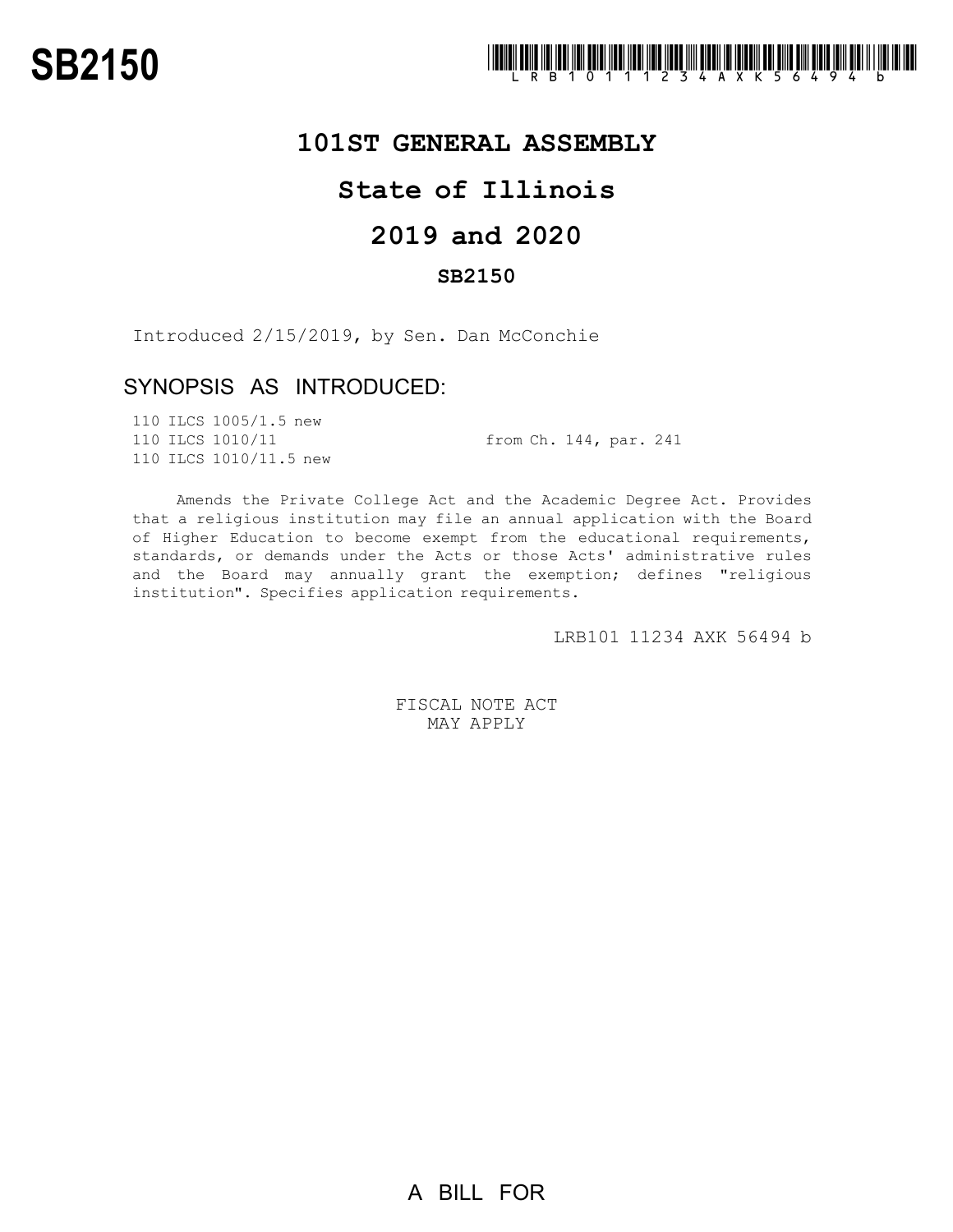1

AN ACT concerning education.

#### **Be it enacted by the People of the State of Illinois, represented in the General Assembly:** 2 3

Section 5. The Private College Act is amended by adding Section 1.5 as follows: 4 5

(110 ILCS 1005/1.5 new) Sec. 1.5. Exemption from Act and rules; religious institution. (a) The purpose of this Section is to allow private religious institutions to create and provide post-secondary religious education, with the authority to grant degrees, without being burdened by secular educational regulations and thereby: (1) eliminate this State's entanglement with religious matter; (2) eliminate this State's conflict with religious institutions' missions; (3) decrease expenses to this State associated with the enforcement of secular educational regulations; 6 7 8 9 10 11 12 13 14 15 16 17 18 19

(4) recognize the constitutional liberty of religious institutions to direct religious education as they see fit; (5) recognize the constitutional liberty of students, faculty, and other persons to attend, teach at, or 20 21 22 23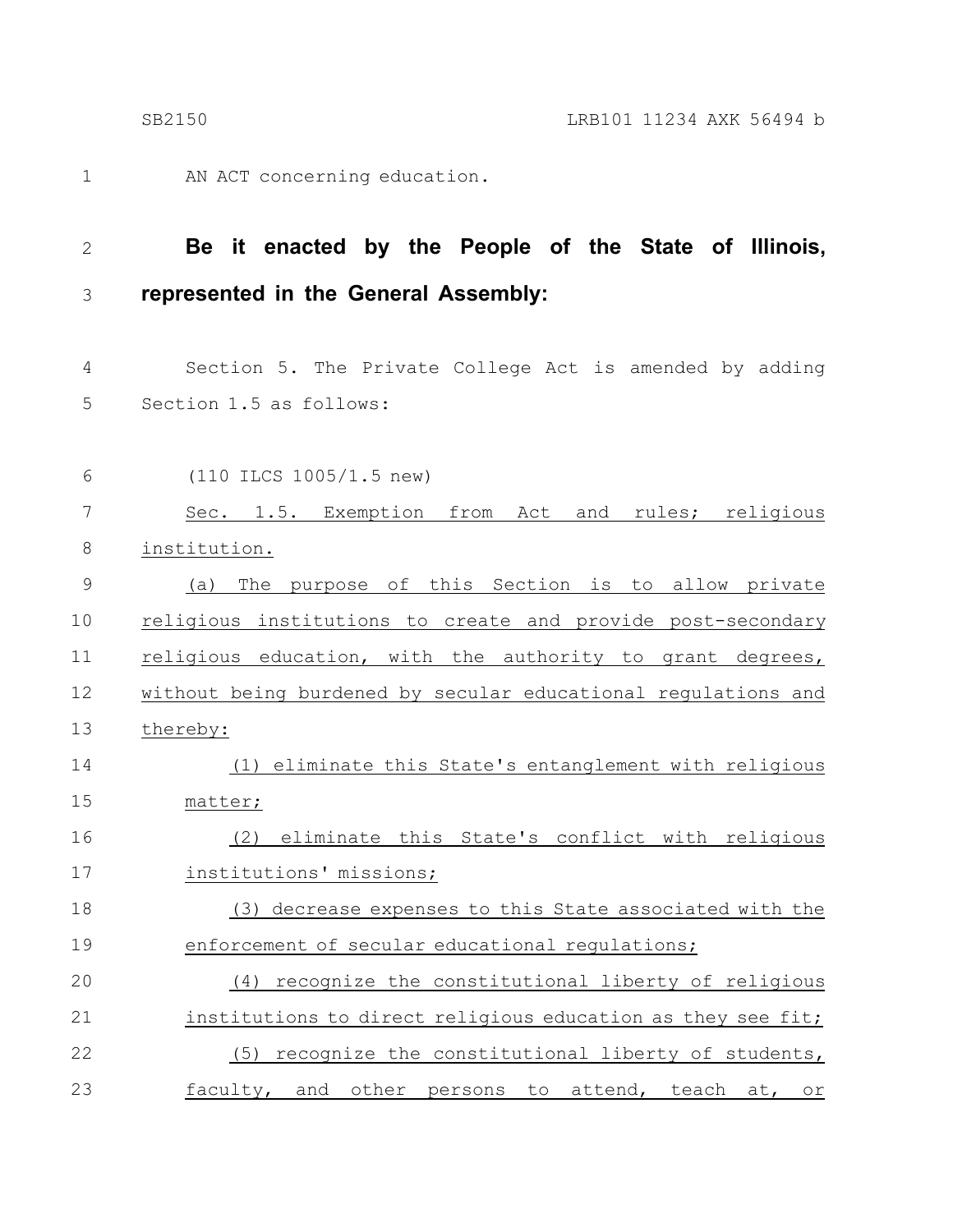## SB2150 - 2 - LRB101 11234 AXK 56494 b

| 1             | otherwise interact with religious institutions that are         |
|---------------|-----------------------------------------------------------------|
| $\mathbf{2}$  | free from government oversight or control;                      |
| 3             | (6) allow students and their families greater and more          |
| 4             | affordable educational options;                                 |
| 5             | increase commerce in this State by attracting<br>(7)            |
| 6             | students from other states who wish to obtain religious         |
| 7             | education; and                                                  |
| 8             | (8) increase commerce in this State by reducing the             |
| $\mathcal{G}$ | number of State residents who leave this State to obtain        |
| 10            | religious education outside of this State.                      |
| 11            | (b) In this Section:                                            |
| 12            | "Religious education" means education in primarily              |
| 13            | religious subjects. The term may also include secular subjects  |
| 14            | so long as the education incorporates significant religious or  |
| 15            | faith-based instruction and is part of a comprehensive          |
| 16            | educational program to equip the student to integrate his or    |
| 17            | her religion or faith into his or her career or work.           |
| 18            | "Religious institution" or "institution" means<br>any           |
| 19            | Illinois tax-exempt, post-secondary educational institution     |
| 20            | dedicated, in its articles of incorporation, affidavit under    |
| 21            | the Religious Corporation Act, charter, or bylaws, to religious |
| 22            | and actually engaged exclusively in religious<br>education      |
| 23            | education. A religious institution may be independent or may    |
| 24            | operate under the control or supervision of or as an integrated |
| 25            | part of any church, denomination, association of religious      |
| 26            | assemblies, or religious hierarchy.                             |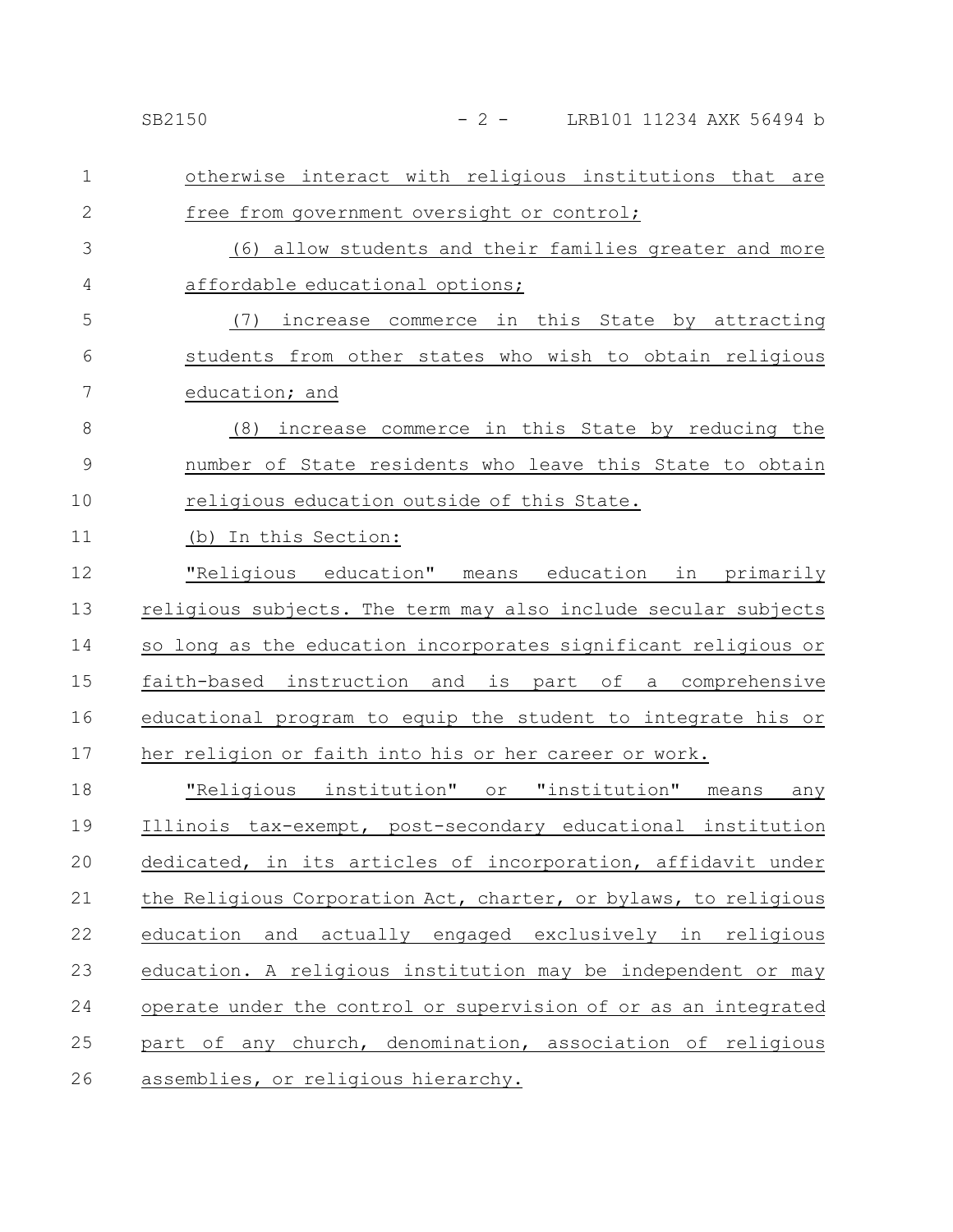SB2150 - 3 - LRB101 11234 AXK 56494 b

| $\mathbf 1$   | (c) A religious institution may file an annual application    |
|---------------|---------------------------------------------------------------|
| $\mathbf{2}$  | to become exempt from the educational<br>with<br>the<br>Board |
| 3             | requirements, standards, or demands under this Act and Part   |
| 4             | 1030 of Title 23 of the Illinois Administrative Code, and the |
| 5             | Board may annually grant the exemption. The application must  |
| 6             | include a \$1,000 application fee and all of the following:   |
| 7             | Legal proof that the institution is a<br>(1)                  |
| 8             | not-for-profit institution that is owned, controlled,         |
| $\mathcal{G}$ | operated, and maintained by a bona fide church or religious   |
| 10            | denomination and is lawfully operating as a not-for-profit    |
| 11            | religious corporation pursuant to Illinois law.               |
| 12            | (2) A requirement that the institution may not use the        |
| 13            | term "university" in its name, but may use the term           |
| 14            | "college".                                                    |
| 15            | (3)<br>statement adopted by<br>the institution's<br>A         |
| 16            | organizational body that the offered programs of study are    |
| 17            | limited to religion, theology, or preparation for a           |
| 18            | religious vocation that confers status or authority with      |
| 19            | the religion as ministers or clergy.                          |
| 20            | (4) A notarized copy of an affidavit stating that no          |
| 21            | federal or State funds are used for the institution's         |
| 22            | programs of study.                                            |
| 23            | (5) A requirement that the title of the degrees offered       |
| 24            | by the institution contain a religious modifier, such as      |
| 25            | Associate of Religious Studies, Bachelor of Religious         |
| 26            | Studies, or Master of Religious Studies. Degree titles that   |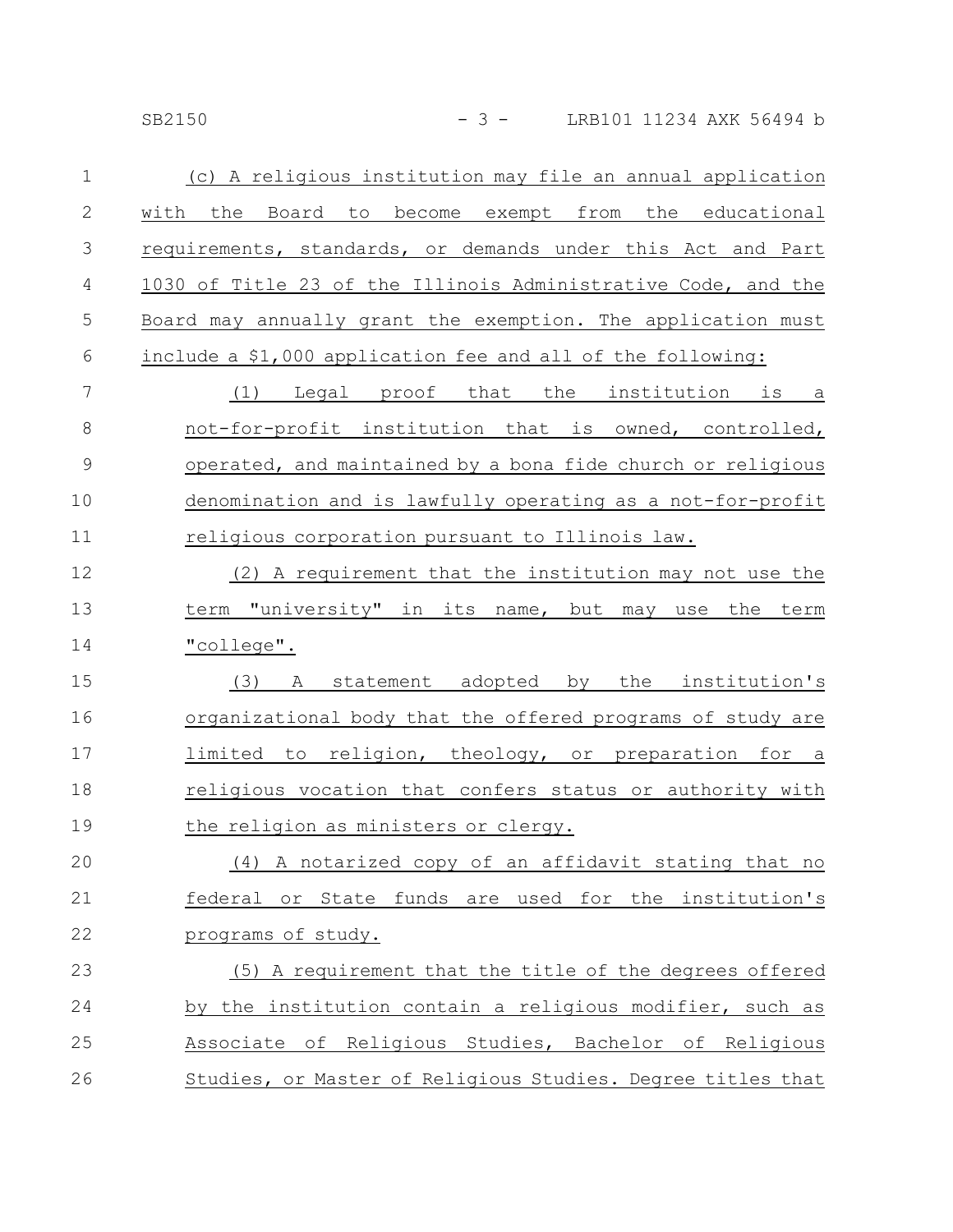| $\mathbf{1}$   | may not be used by the institution include, but are not    |
|----------------|------------------------------------------------------------|
| $\mathbf{2}$   | limited to, Associate of Arts, Associate of Applied Arts,  |
| 3              | Associate of Applied Science, Associate of Science,        |
| 4              | Bachelor of Arts, Bachelor of Science, Bachelor of         |
| 5              | Education, Bachelor of Divinity, Master of Education,      |
| 6              | Master of Arts, Master of Science, Master of Divinity,     |
| $\overline{7}$ | Doctor of Philosophy, Doctor of Education, or Doctor of    |
| $\,8\,$        | Divinity.                                                  |
| $\mathcal{G}$  | (6) A certification by the religious institution that      |
| 10             | no other non-religious degrees or programs of study are    |
| 11             | offered at the institution.                                |
| 12             | (7) A certification by the religious institution that      |
| 13             | the following statement shall be included in all           |
| 14             | promotional, admissions, catalog, and student enrollment   |
| 15             | materials and any websites or social media accounts of the |
| 16             | institution:                                               |
| 17             | "[Name of entity] has received an exemption from           |
| 18             | the Illinois Board of Higher Education as a religious      |
| 19             | institution providing religious instruction only.          |
| 20             | [Name of entity] is not accredited by a body recognized    |
| 21             | by the U.S. Department of Education or Council for         |
| 22             | Higher Education Accreditation. Any credentials            |
| 23             | awarded by [name of entity] are not likely to be           |
| 24             | recognized by authorized and accredited institutions       |
| 25             | of higher education, employers, and certification or       |
| 26             | licensing bodies. Complaints pertaining to the             |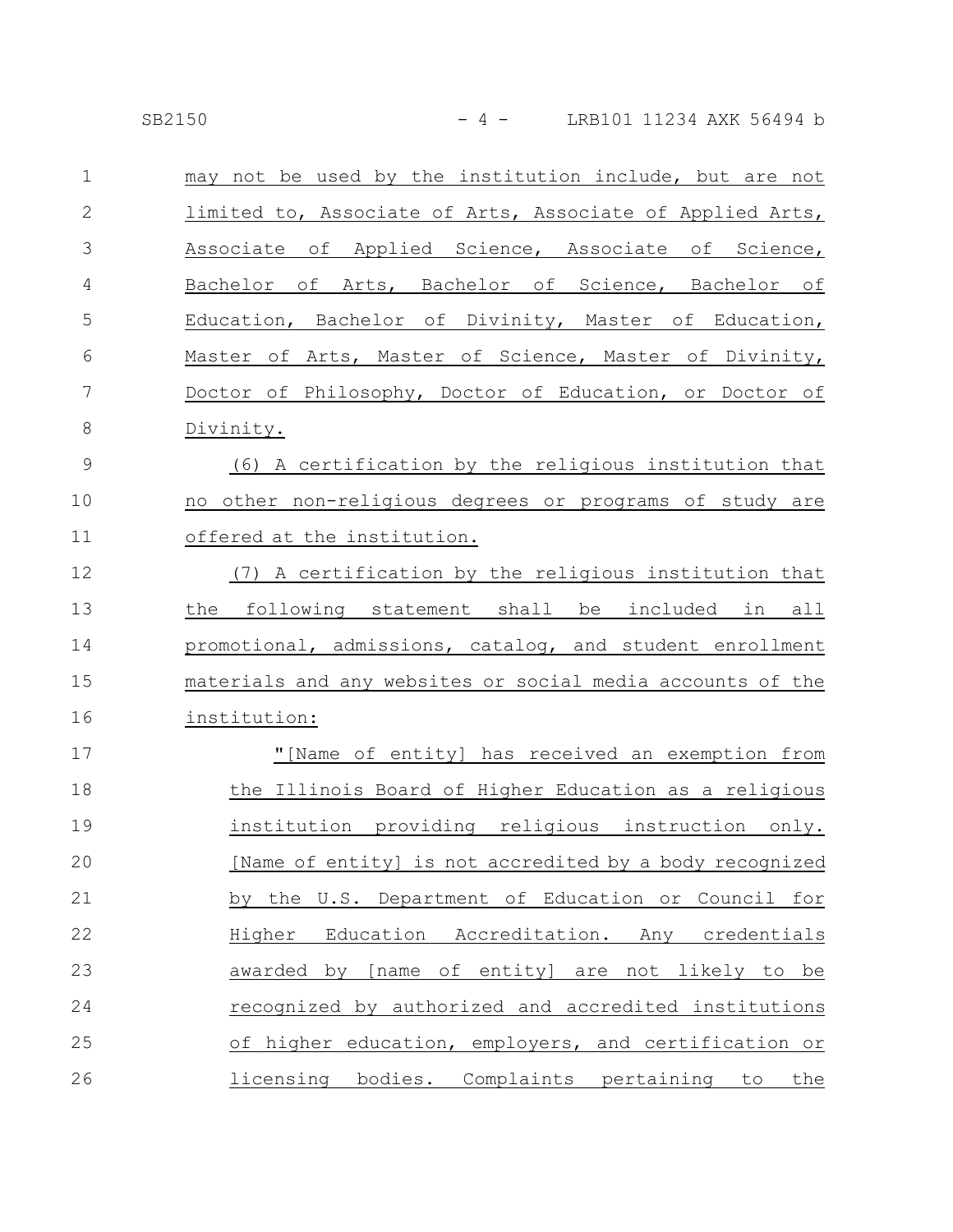| $\mathbf 1$  | exemption may be directed to the Illinois Board of          |
|--------------|-------------------------------------------------------------|
| $\mathbf{2}$ | Higher Education at www.ibhe.org".                          |
| 3            | (8) A certification by the religious institution that       |
| 4            | the following statement is prominently disclosed on all     |
| 5            | transcripts issued by the institution: "This institution    |
| 6            | not authorized by the Illinois Board of Higher<br>is        |
| 7            | Education."                                                 |
| 8            | (9) A certification by the religious institution that       |
| 9            | it shall use an enrollment agreement provided by the Board  |
| 10           | that discloses the conditions under this subsection (c).    |
| 11           | This agreement must outline the institution's process for   |
| 12           | addressing student complaints. Students must sign and date  |
| 13           | the enrollment agreement, and copies of the agreement must  |
| 14           | be kept with the institution's academic records.            |
| 15           | (10) A requirement that all students sign and date an       |
| 16           | affidavit stating that the student is not using federal or  |
| 17           | State educational loan funds to pay for the program of      |
| 18           | study offered by the institution.                           |
| 19           | (d) If this Section conflicts with any other provisions of  |
| 20           | Act or of Part 1030 of Title 23 of the Illinois<br>this     |
| 21           | Administrative Code, this Section shall supersede the other |
| 22           | provisions.                                                 |
|              |                                                             |

Section 10. The Academic Degree Act is amended by changing Section 11 and by adding Section 11.5 as follows: 23 24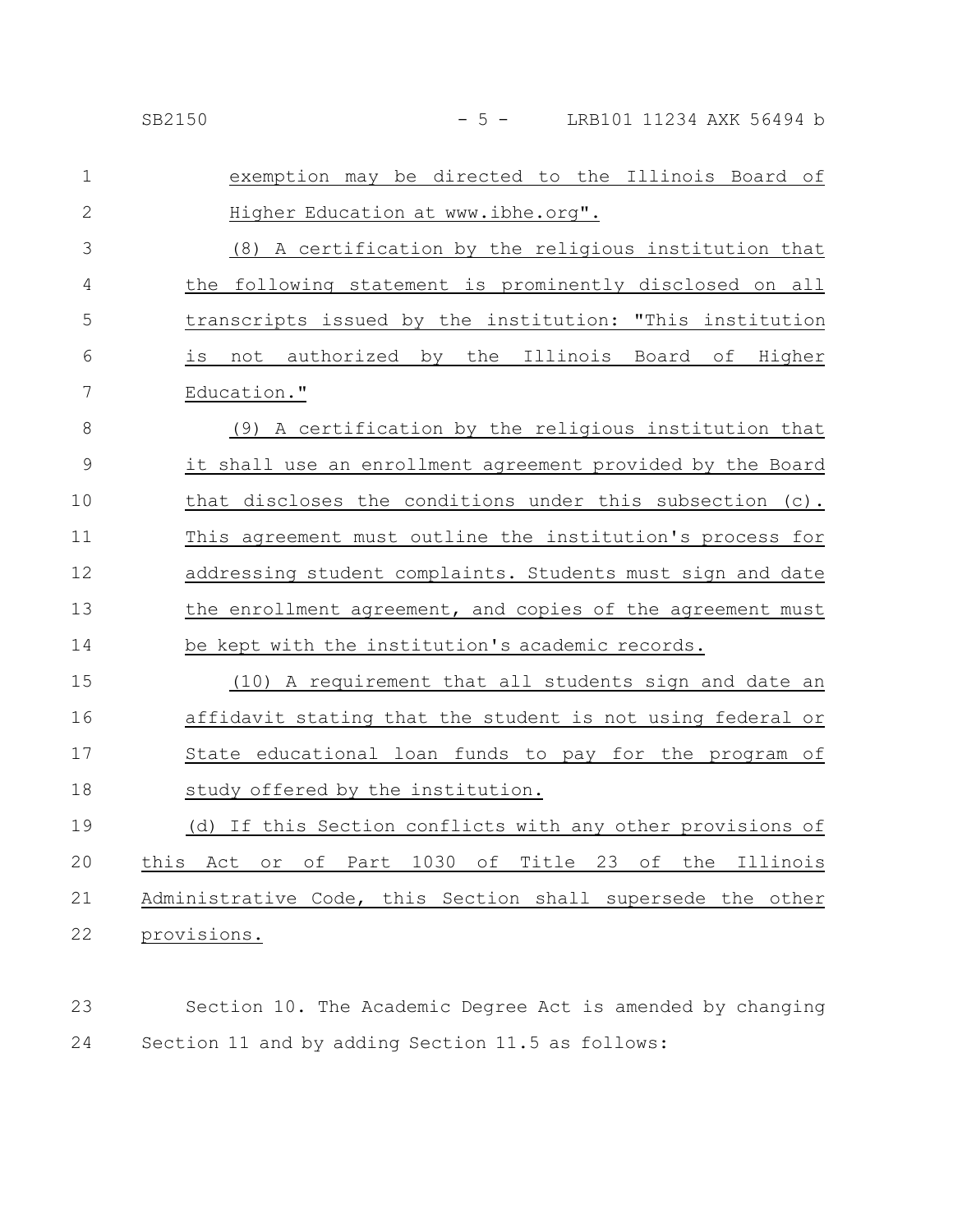SB2150 - 6 - LRB101 11234 AXK 56494 b

| 1            | (110 ILCS 1010/11) (from Ch. 144, par. 241)                     |  |  |
|--------------|-----------------------------------------------------------------|--|--|
| $\mathbf{2}$ | Sec. 11. Exemptions for nursing school and job training         |  |  |
| 3            | programs. This Act shall not apply to any school or educational |  |  |
| 4            | institution regulated or approved under the Nurse Practice Act. |  |  |
| 5            | This Act shall not apply to any of the following:               |  |  |
| 6            | (a) in-training programs by corporations or other business      |  |  |
| 7            | organizations for the training of their personnel;              |  |  |
| 8            | (b) education or other improvement programs by business,        |  |  |
| 9            | and similar organizations and associations for<br>the<br>trade  |  |  |
| 10           | benefit of their members only; or                               |  |  |
| 11           | (c) apprentice or other training programs by labor unions.      |  |  |
| 12           | (Source: P.A. 95-639, eff. 10-5-07.)                            |  |  |
|              |                                                                 |  |  |
| 13           | (110 ILCS 1010/11.5 new)                                        |  |  |
| 14           | Sec. 11.5. Exemption for religious institution.                 |  |  |
| 15           | The purpose of this Section is to allow private<br>(a)          |  |  |
| 16           | religious institutions to create and provide post-secondary     |  |  |
| 17           | religious education, with the authority to grant degrees,       |  |  |
| 18           | without being burdened by secular educational regulations and   |  |  |
| 19           | thereby:                                                        |  |  |
| 20           | (1) eliminate this State's entanglement with religious          |  |  |
| 21           | matter;                                                         |  |  |
| 22           | eliminate this State's conflict with religious<br>(2)           |  |  |
| 23           | institutions' missions;                                         |  |  |
| 24           | (3) decrease expenses to this State associated with the         |  |  |
| 25           | enforcement of secular educational regulations;                 |  |  |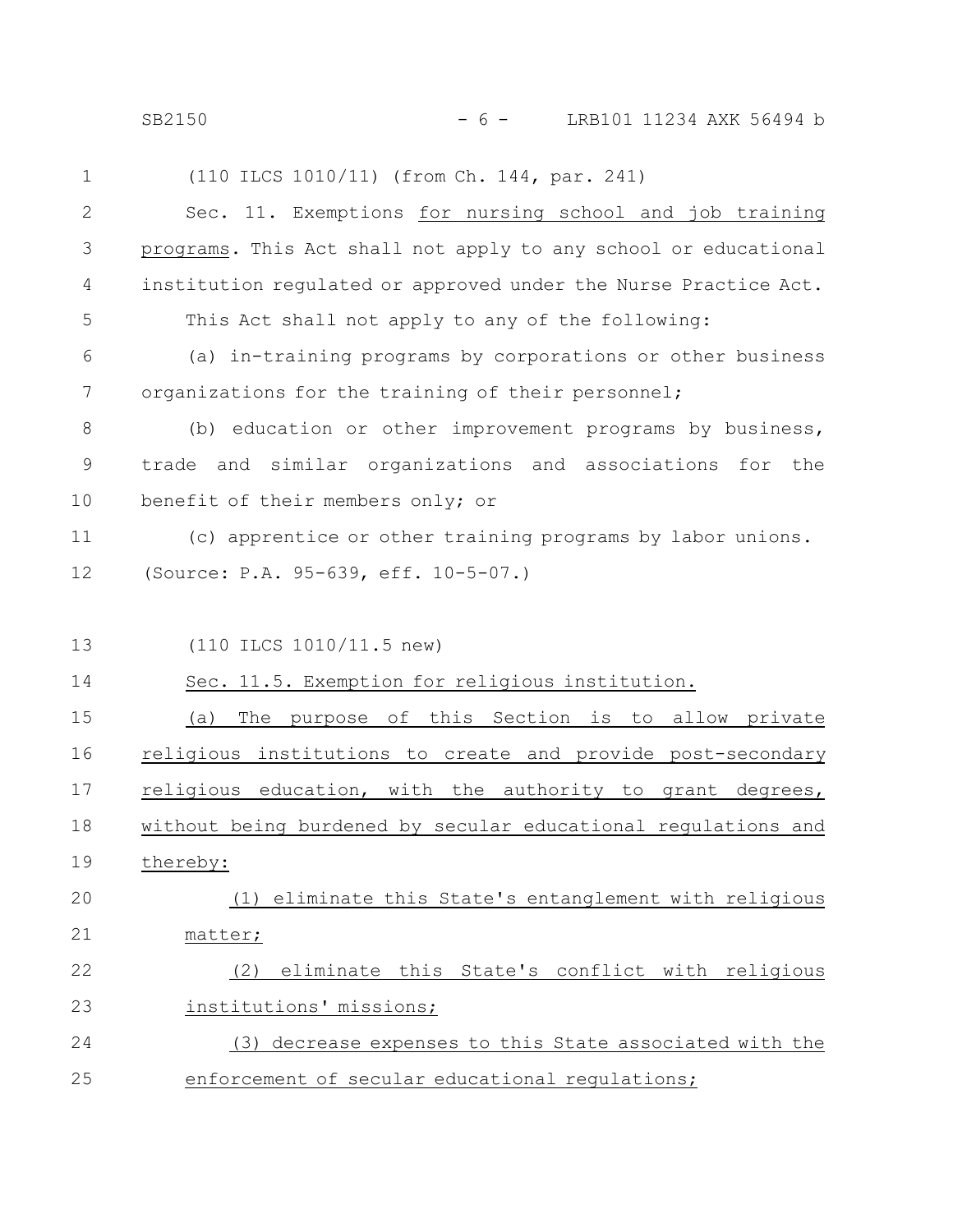#### SB2150 - 7 - LRB101 11234 AXK 56494 b

| $\mathbf 1$   | (4) recognize the constitutional liberty of religious           |
|---------------|-----------------------------------------------------------------|
| $\mathbf{2}$  | institutions to direct religious education as they see fit;     |
| 3             | (5) recognize the constitutional liberty of students,           |
| 4             | faculty, and other persons to attend, teach at, or              |
| 5             | otherwise interact with religious institutions that are         |
| 6             | free from government oversight or control;                      |
| 7             | (6) allow students and their families greater and more          |
| 8             | affordable educational options;                                 |
| $\mathcal{G}$ | (7) increase commerce in this State by attracting               |
| 10            | students from other states who wish to obtain religious         |
| 11            | education; and                                                  |
| 12            | (8) increase commerce in this State by reducing the             |
| 13            | number of State residents who leave this State to obtain        |
| 14            | religious education outside of this State.                      |
| 15            | (b) In this Section:                                            |
| 16            | "Religious education" means education in primarily              |
| 17            | religious subjects. The term may also include secular subjects  |
| 18            | so long as the education incorporates significant religious or  |
| 19            | faith-based instruction and is part of<br>a comprehensive       |
| 20            | educational program to equip the student to integrate his or    |
| 21            | her religion or faith into his or her career or work.           |
| 22            | "Religious institution" or "institution"<br>means<br>any        |
| 23            | Illinois tax-exempt, post-secondary educational institution     |
| 24            | dedicated, in its articles of incorporation, affidavit under    |
| 25            | the Religious Corporation Act, charter, or bylaws, to religious |
| 26            | education and actually engaged exclusively in religious         |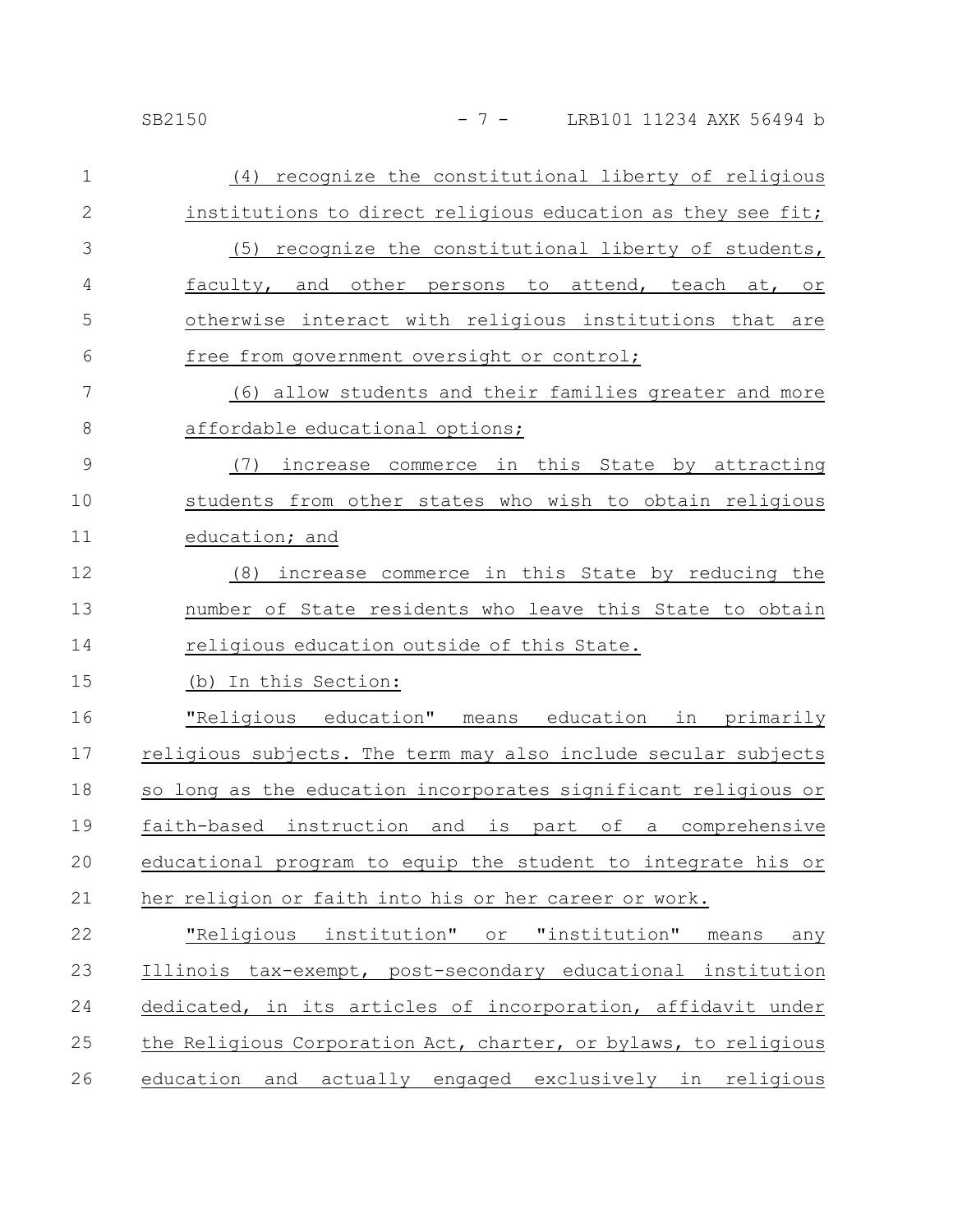education. A religious institution may be independent or may operate under the control or supervision of or as an integrated part of any church, denomination, association of religious assemblies, or religious hierarchy. 1 2 3 4

(c) A religious institution may file an annual application with the Board to become exempt from the educational requirements, standards, or demands under this Act and Part 1030 of Title 23 of the Illinois Administrative Code, and the Board may annually grant the exemption. The application must include a \$1,000 application fee and all of the following: 5 6 7 8 9 10

(1) Legal proof that the institution is a not-for-profit institution that is owned, controlled, operated, and maintained by a bona fide church or religious denomination and is lawfully operating as a not-for-profit religious corporation pursuant to Illinois law. 11 12 13 14 15

(2) A requirement that the institution may not use the term "university" in its name, but may use the term "college". 16 17 18

(3) A statement adopted by the institution's organizational body that the offered programs of study are limited to religion, theology, or preparation for a religious vocation that confers status or authority with the religion as ministers or clergy. 19 20 21 22 23

(4) A notarized copy of an affidavit stating that no federal or State funds are used for the institution's programs of study. 24 25 26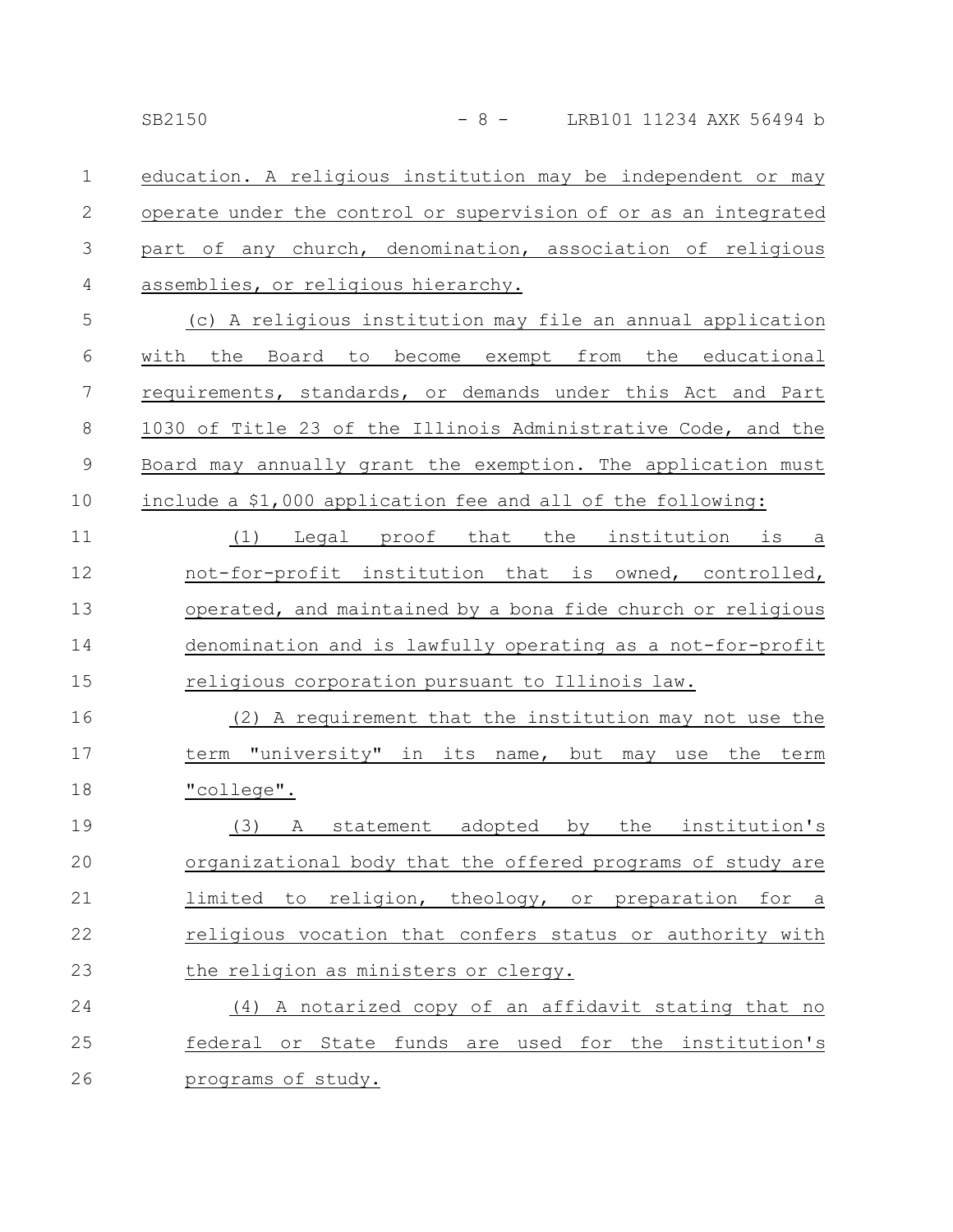#### SB2150 - 9 - LRB101 11234 AXK 56494 b

| $\mathbf 1$  | (5) A requirement that the title of the degrees offered     |
|--------------|-------------------------------------------------------------|
| $\mathbf{2}$ | by the institution contain a religious modifier, such as    |
| 3            | Associate of Religious Studies, Bachelor of Religious       |
| 4            | Studies, or Master of Religious Studies. Degree titles that |
| 5            | may not be used by the institution include, but are not     |
| 6            | limited to, Associate of Arts, Associate of Applied Arts,   |
| 7            | Associate of Applied Science, Associate of Science,         |
| $8\,$        | Bachelor of Arts, Bachelor of Science, Bachelor of          |
| $\mathsf 9$  | Education, Bachelor of Divinity, Master of Education,       |
| 10           | Master of Arts, Master of Science, Master of Divinity,      |
| 11           | Doctor of Philosophy, Doctor of Education, or Doctor of     |
| 12           | Divinity.                                                   |
| 13           | (6) A certification by the religious institution that       |
| 14           | no other non-religious degrees or programs of study are     |
| 15           | offered at the institution.                                 |
| 16           | (7) A certification by the religious institution that       |
| 17           | the following statement shall be included in all            |
| 18           | promotional, admissions, catalog, and student enrollment    |
| 19           | materials and any websites or social media accounts of the  |
| 20           | institution:                                                |
| 21           | "[Name of entity] has received an exemption from            |
| 22           | the Illinois Board of Higher Education as a religious       |
| 23           | institution providing religious instruction only.           |
| 24           | [Name of entity] is not accredited by a body recognized     |
| 25           | by the U.S. Department of Education or Council for          |
| 26           | Higher Education Accreditation. Any credentials             |